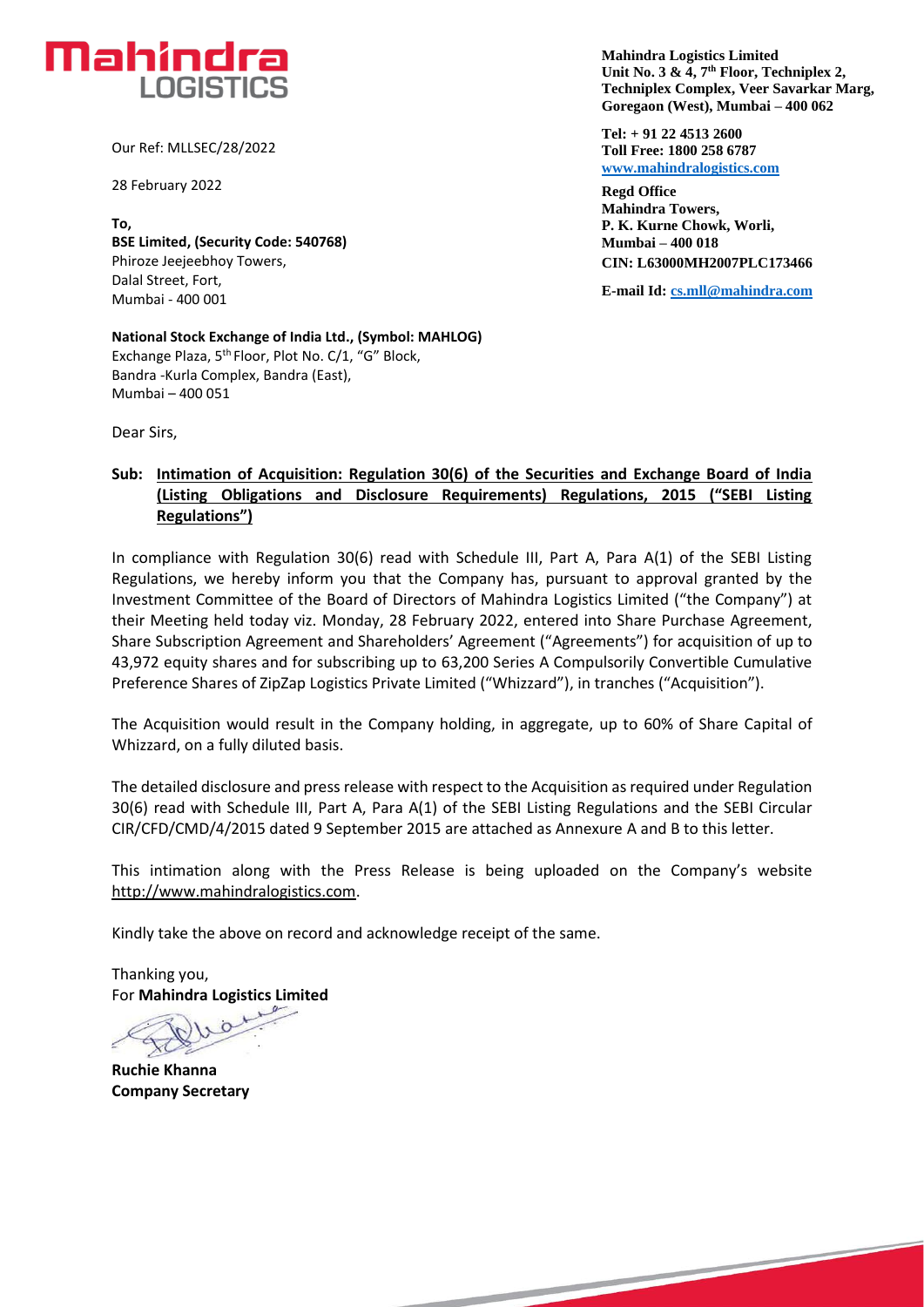

## **Details with respect to the acquisition as required under Regulation 30(6) read with Schedule III, Part A, Para A(1) of the SEBI Listing Regulations and the SEBI Circular CIR/CFD/CMD/4/2015 dated 9 September 2015**

|              | Acquisition (including agreement to acquire)                                                                                                                                                                                     |                                                                                                                                                                                                                                                                                                                                                                                                     |  |  |
|--------------|----------------------------------------------------------------------------------------------------------------------------------------------------------------------------------------------------------------------------------|-----------------------------------------------------------------------------------------------------------------------------------------------------------------------------------------------------------------------------------------------------------------------------------------------------------------------------------------------------------------------------------------------------|--|--|
| A            | Name of the target entity,<br>details in brief such as size,<br>turnover etc.;                                                                                                                                                   | ZipZap Logistics Private Limited, headquartered in Hyderabad, is a tech-<br>enabled last-mile delivery logistics company operating under the brand<br>name Whizzard.                                                                                                                                                                                                                                |  |  |
|              |                                                                                                                                                                                                                                  | The Turnover of ZipZap Logistics Private Limited ("Whizzard") for the<br>financial year ended 31 March 2021 is Rs. 88.38 crore.                                                                                                                                                                                                                                                                     |  |  |
| B            | Whether<br>the<br>acquisition<br>would fall within related<br>party transaction(s)<br>and<br>whether<br>the<br>promoter/<br>promoter<br>group/<br>group<br>companies have any interest<br>in the entity being acquired?          | The first tranche of investment in Whizzard does not fall within the<br>purview of Related Party Transactions. In terms of the Agreements, after<br>the first tranche closing Whizzard will become a Related Party of the<br>Company.<br>None of the promoter/promoter group/group companies of the Company<br>have any interest in Whizzard.                                                       |  |  |
|              | If yes, nature of interest and<br>details thereof and whether<br>the same is done at "arm's<br>length"                                                                                                                           |                                                                                                                                                                                                                                                                                                                                                                                                     |  |  |
| $\mathsf{C}$ | Industry to which the entity<br>being acquired belongs;                                                                                                                                                                          | Logistics                                                                                                                                                                                                                                                                                                                                                                                           |  |  |
| D            | Objects<br>and<br>effects<br>of<br>acquisition (including but not<br>limited to, disclosure of<br>reasons for acquisition of<br>target entity, if its business is<br>outside the main line of<br>business of the listed entity); | The objective of the acquisition is to enhance the Company's presence and<br>capabilities in the last-mile delivery and fulfilment services for its<br>customers. Expanding technology based last mile services is an integral<br>part of the Company's growth strategy and this transaction will help<br>accelerate addition of technology, geographical coverage and operational<br>capabilities. |  |  |
| E            | <b>Brief</b><br>details<br>of<br>any<br>governmental or regulatory<br>approvals required for the<br>acquisition;                                                                                                                 | Nil                                                                                                                                                                                                                                                                                                                                                                                                 |  |  |
| $\mathsf F$  | Indicative time period for<br>completion of<br>the<br>acquisition;                                                                                                                                                               | Before 30 November 2023                                                                                                                                                                                                                                                                                                                                                                             |  |  |
| G            | Nature of consideration -<br>whether cash consideration<br>or share swap and details of<br>the same;                                                                                                                             | The consideration would be paid in cash                                                                                                                                                                                                                                                                                                                                                             |  |  |
| H            | Cost of acquisition or the<br>price at which the shares are<br>acquired;                                                                                                                                                         | Rs. 71.73 crore comprising of<br>a. Purchase of up to 43,972 of Equity Shares of Rs. 1 each at premium<br>of Rs. 6,692.02 per share.<br>b. Subscription up to 63,200 Series A Compulsory Convertible<br>Cumulative Preference Shares ("CCCPS") of Rs. 100 each at                                                                                                                                   |  |  |

premium of Rs. 6,593.02 per CCCPS.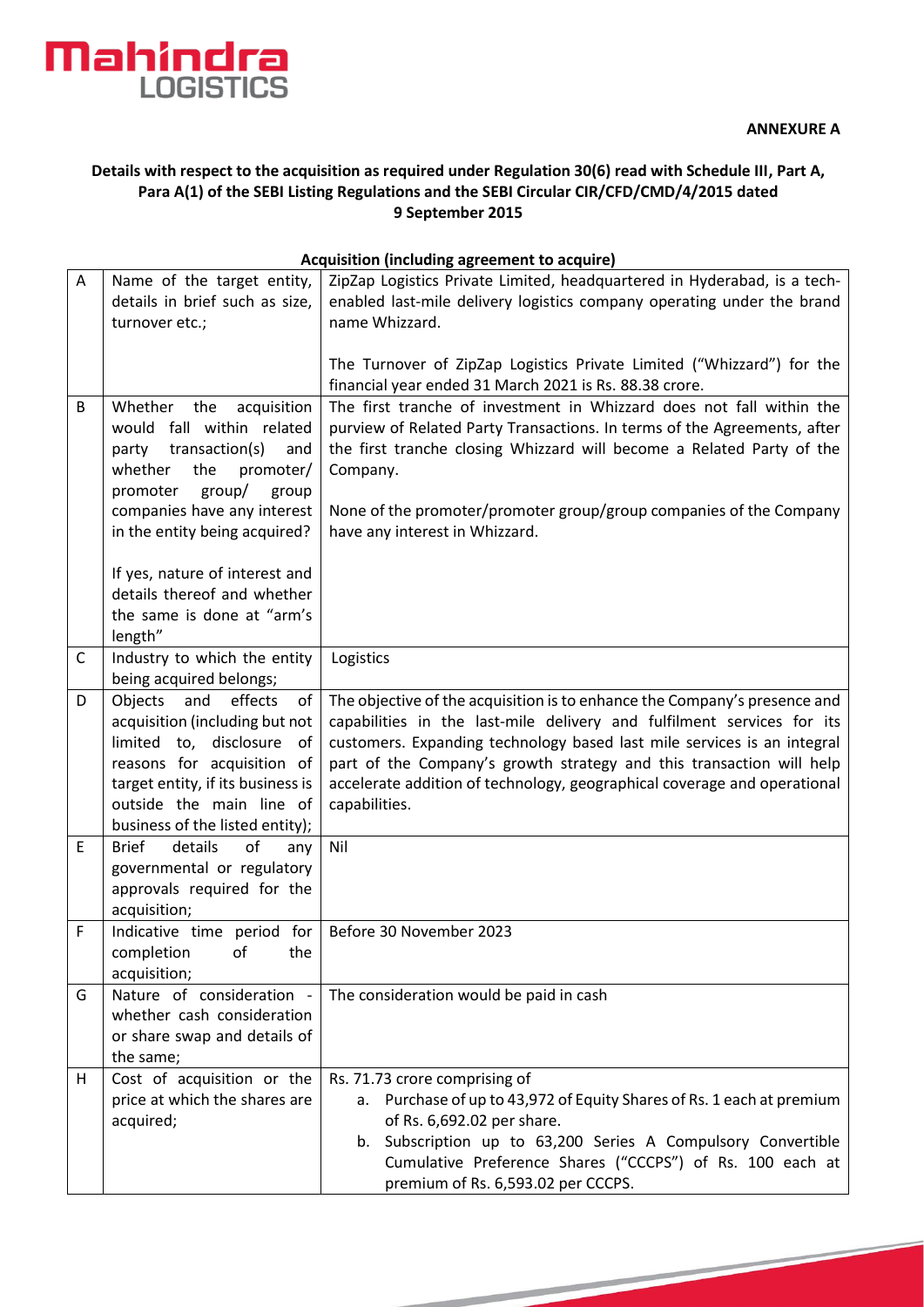

|   | Percentage of shareholding /<br>control acquired and / or<br>number of shares acquired;                                                             | Acquisition of up to 43,972 equity shares and subscribing up to 63,200<br>CCCPS, in tranches, of Whizzard would result in the Company holding, in<br>aggregate, up to 60% of Share Capital of Whizzard, on a fully diluted basis.                                                                  |
|---|-----------------------------------------------------------------------------------------------------------------------------------------------------|----------------------------------------------------------------------------------------------------------------------------------------------------------------------------------------------------------------------------------------------------------------------------------------------------|
| J | Brief background about the<br>entity acquired in terms of<br>products/line of business<br>acquired,<br>date<br>οf<br>incorporation, history of last | Incorporated on 27 July 2018 in Hyderabad, Whizzard operates an intra-<br>city distribution network for digital commerce and last mile delivery<br>services. With its full stack digital capabilities and over 125 micro-<br>distribution centres, Whizzard caters to 3000+ pincodes across India. |
|   | 3 years turnover, country in<br>which the acquired entity<br>has presence and any other<br>significant information (in<br>brief);                   | Turnover for the last 3 years:<br>FY 2018-19 - Rs. 7.75 crore<br>FY 2019-20 - Rs. 74.72 crore<br>FY 2020-21 - Rs. 88.38 crore                                                                                                                                                                      |

\*\*\*\*\*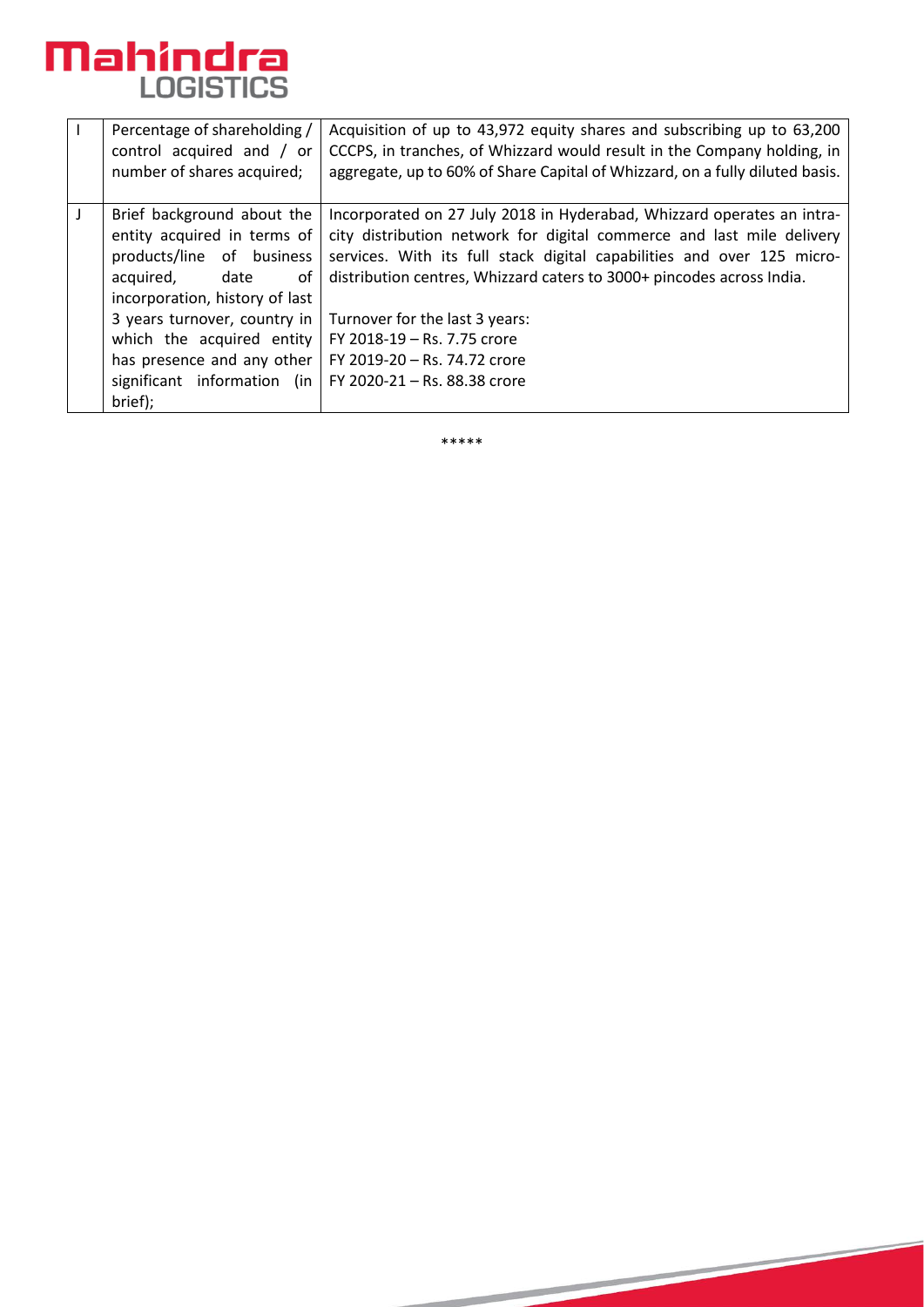

**PRESS RELEASE**

# **Mahindra Logistics to acquire majority stake in Whizzard**

*~Acquisition will accelerate capabilities in Last Mile Delivery & Fulfilment~*

**Mumbai, 28 February 2022:** Mahindra Logistics Ltd. (MLL), one of India's largest Third-Party Logistics (3PL) solution providers, today announced its acquisition of majority stake in ZipZap Logistics Private Limited, a last-mile logistics service provider operating under its brand 'Whizzard'.

The acquisition will complement MLL's existing last mile delivery business and EDeL, its Electric Vehicle (EV) based delivery services. Expanding technology based last mile services is an integral part of MLL's growth strategy and this transaction will help accelerate addition of technology, geographical coverage and operational capabilities.

Hyderabad based Whizzard operates an intra-city distribution network for digital commerce and last mile delivery. Whizzard currently enables seamless handling of 60 million packages per year, across diverse segments. Led by a strong founding team of Ankit Madhania and Arun Rao, Whizzard has grown 10X in the last three years and serves customers with its full stack digital capabilities and micro-distribution centres catering to 3000+ pin codes.

Speaking on the occasion, Rampraveen Swaminathan, MD & CEO, Mahindra Logistics Limited said, "Last Mile Delivery & Fulfilment continues to see strong tailwinds with increased digital adoption, expanding delivery networks and onset of quick commerce. This association will enhance and strengthen our existing presence for our customers in e-commerce and other segments. The Whizzard team has built deep capabilities and delivered strong growth till date. We look forward to building the association together and providing customers integrated solutions".

Ankit Mandhania and Arun Rao, co-founders of Whizzard said, "Mahindra Logistics is one of the most respected logistics companies in India. We believe that being downstream to this and respected brand with a large customer base is significant strategic advantage for a lastmile delivery company like us. We are thrilled to join hands with Mahindra Logistics and look forward to rapidly scaling our business in the coming years".

#### **About Mahindra Logistics**

Mahindra Logistics Limited (MLL) is an integrated third-party logistics (3PL) service provider, specializing in supply chain management and enterprise mobility (people transport solutions). Founded more than a decade ago, MLL serves over 400+ corporate customers across various industries like Automobile, Engineering, Consumer Goods and E-commerce. The Company pursues an "asset-light" business model, providing customised and technology enabled solutions that span across the supply chain and people transport operations. MLL is part of the newly created Mobility Services Sector of the Mahindra Group.

For more information, visi[t www.mahindralogistics.com](http://www.mahindralogistics.com/)